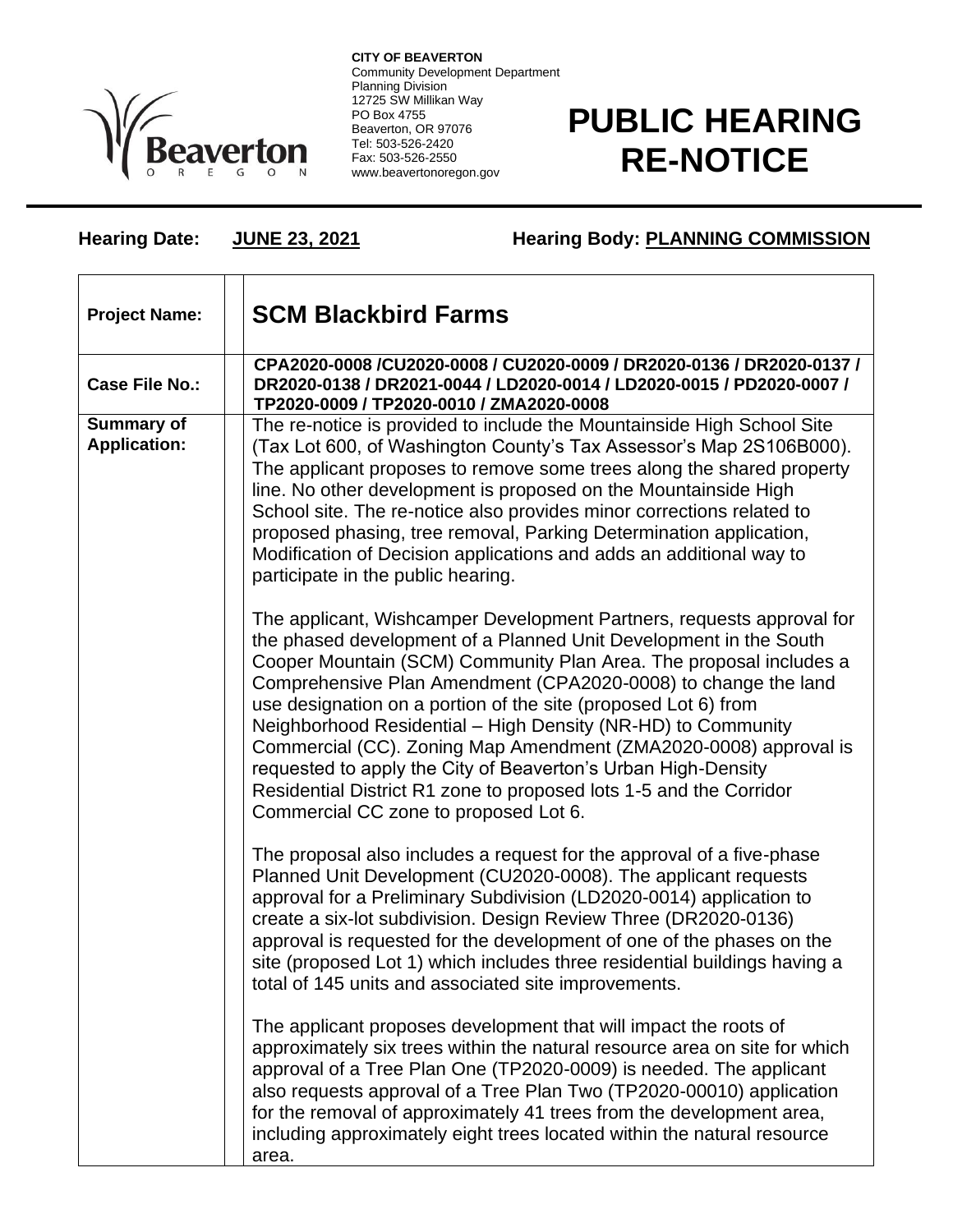|                                                   | The proposal also includes a request to modify previous decisions<br>associated with the South Cooper Mountain (SCM) Main Street site.<br>Specifically, a Modification of Decision of a Design Review Three<br>(DR2020-0138) and Preliminary Partition (LD2020-0015) is requested to<br>revise conditions of approval for the previously approved SCM Main<br>Street site (abutting the SCM Blackbird Farms site to the east) related to<br>transportation facilities.<br>The applicant has also submitted a Design Review Compliance Letter<br>(DR2021-0044) requesting approval to modify the approved site grading<br>on The Ridge Multi-family property (west of SCM Blackbird Farms site)<br>for the construction of proposed public Street C.<br>The proposal also includes a request for a Conditional Use (CU2020-<br>0009) approval for a park within the site. A Design Review Three<br>(DR2020-0137) is requested for a park and a request for approval of a<br>Parking Determination (PD2020-0007) application to determine a rate for<br>bicycle parking and apply a rate of zero required parking for the<br>proposed park. |
|---------------------------------------------------|-------------------------------------------------------------------------------------------------------------------------------------------------------------------------------------------------------------------------------------------------------------------------------------------------------------------------------------------------------------------------------------------------------------------------------------------------------------------------------------------------------------------------------------------------------------------------------------------------------------------------------------------------------------------------------------------------------------------------------------------------------------------------------------------------------------------------------------------------------------------------------------------------------------------------------------------------------------------------------------------------------------------------------------------------------------------------------------------------------------------------------------------|
| Project<br><b>Location:</b>                       | The site is located at 18043 SW Scholls Ferry Road, also identified as<br>Tax Lots 200, 203 and 204 on Washington County Tax Assessor's Map<br>2S106B. The proposal includes changes to The Ridge Multifamily<br>property, identified as Tax Lot 1100 of Washington County's Tax<br>Assessor's Map 2S106B. Modifications to SCM Main Street, affecting the<br>property located at 17811 SW Scholls Ferry Road, and identified as Tax<br>Lot 500 of Washington County's Tax Assessor's Map 2S106, are also<br>proposed. The proposal also affects the Mountainside High School site<br>located at 12500 SW 175th Avenue, also identified as Tax Lot 600, of<br>Washington County's Tax Assessor's Map 2S106B000.                                                                                                                                                                                                                                                                                                                                                                                                                           |
| <b>Current Zoning</b><br>& NAC:                   | The subject site currently retains Washington County Interim zoning until<br>a city zoning designation is applied through the land use process. The<br>Ridge Multifamily is zoned R1 (Urban High Density), SCM Main Street<br>site is zoned NS (Neighborhood Service) and the Mountainside High<br>School site is zoned R1 (Urban High Density). All lots are within the<br>boundaries of the Neighbors Southwest NAC.                                                                                                                                                                                                                                                                                                                                                                                                                                                                                                                                                                                                                                                                                                                    |
| <b>Applicable</b><br><b>Approval</b><br>Criteria: | Comprehensive Plan: Section 1.5.1.A and within the following sections of<br>the Beaverton Development Code: Section 40.03.1 Facilities Review,<br>Section 40.15.15.3 Conditional Use - New Conditional Use, Section<br>40.15.15.4 Conditional Use - Planned Unit Development, Section<br>40.20.15.3 Design Review Three, Section 40.20.15.1C Design Review<br>Compliance Letter, Section 40.45.15.4.C Land Division - Preliminary<br>Partition, Section 40.45.5.C Preliminary Subdivision, Section<br>40.55.15.1.C Parking Determination, Section 40.90.15.1C Tree Plan<br>One, Section 40.90.15.2.C Tree Plan Two, Section 40.97.15.1.C Zoning<br>Map Amendment – Quasi-Judicial, and Section 50.95 Modification of a<br>Decision. The proposal must also show compliance with the South<br>Cooper Mountain Community Plan.                                                                                                                                                                                                                                                                                                              |
| <b>Hearing Time</b><br>and Place:                 | 6:30 p.m. June 23, 2021, City Council Chambers, First Floor, Beaverton<br>Building, 12725 SW Millikan Way. Note: Public Hearings are held                                                                                                                                                                                                                                                                                                                                                                                                                                                                                                                                                                                                                                                                                                                                                                                                                                                                                                                                                                                                 |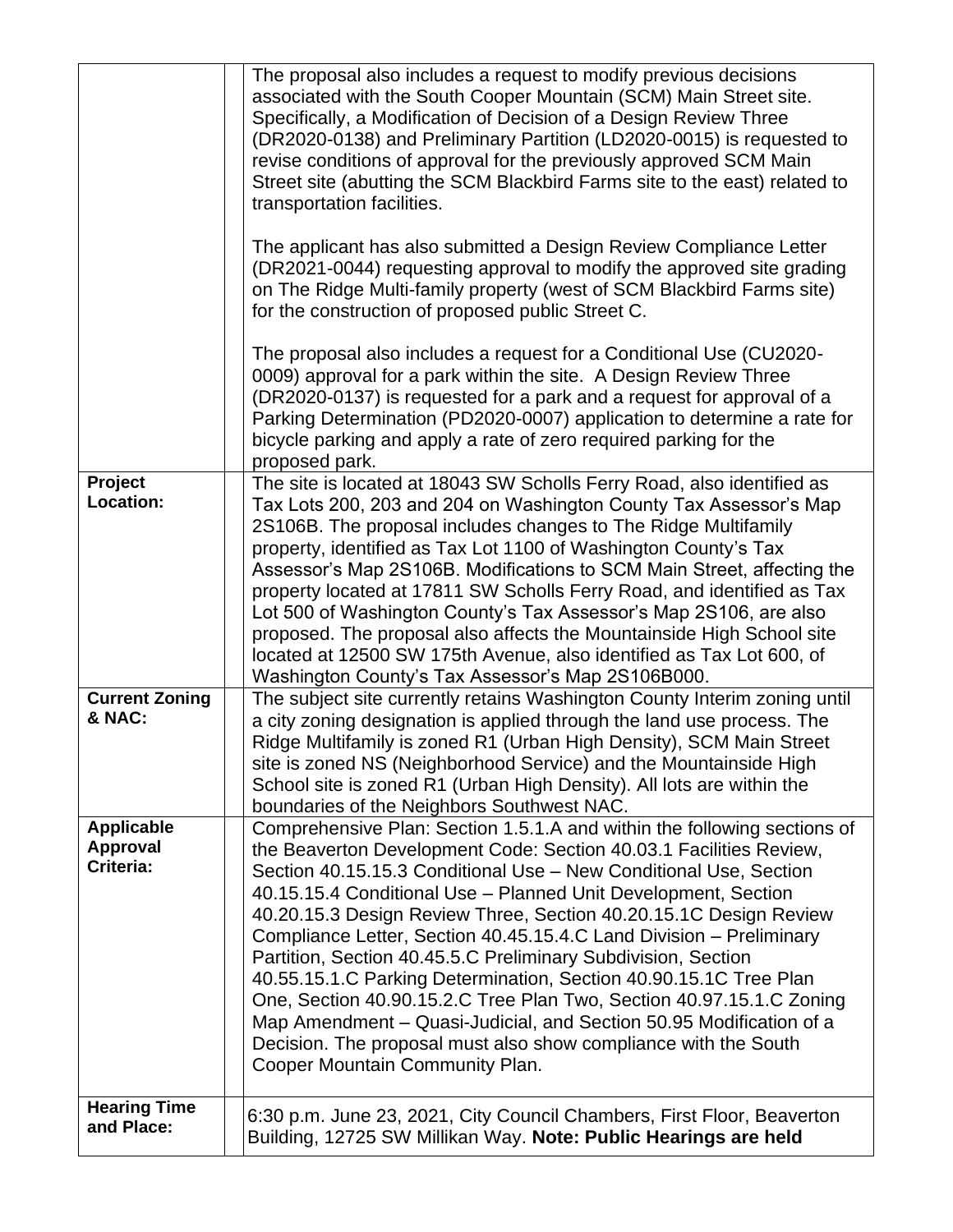|                        | remotely and can be viewed at the following link:<br>https://www.beavertonoregon.gov/291/Agendas-Minutes.                                                                                                                                                                                                                                                                                                                                                                                                                                                                                                                                                                                     |
|------------------------|-----------------------------------------------------------------------------------------------------------------------------------------------------------------------------------------------------------------------------------------------------------------------------------------------------------------------------------------------------------------------------------------------------------------------------------------------------------------------------------------------------------------------------------------------------------------------------------------------------------------------------------------------------------------------------------------------|
| <b>Staff Contact:</b>  | Elena Sasin, Associate Planner / 503.278.1482,<br>esasin@beavertonoregon.gov.                                                                                                                                                                                                                                                                                                                                                                                                                                                                                                                                                                                                                 |
| How to<br>Participate: | Given the current COVID-19 crisis the City of Beaverton strongly<br>encourages submitting written public testimony via email to the<br>project planner. However, visitor comments and public hearing<br>testimony can be provided in the following ways:<br>In writing via email to the project planner<br>$\bullet$<br>esasin@beavertonoregon.gov or<br>mailboxceddplanning@beavertonoregon.gov.<br>In writing via mail to project planner to PO Box 4755, Beaverton,<br>$\bullet$<br>OR 97076<br>Via Zoom Webinar at Visitor Section or Public Testimony section<br>$\bullet$<br>the night of the meeting:<br>https://www.zoomgov.com/j/1607831826?pwd=bm1hd2FjTVZaOC<br>9tYldYTFNFYU1adz09 |
|                        | Webinar ID: 160 783 1826<br>Passcode: 999999<br>Call In: (669)254-5252<br>Over the phone during the live Planning Commission meeting by<br>$\bullet$<br>calling 503-755-9544.<br>In person on a video link. The Planning Commission Meeting can<br>$\bullet$<br>be viewed from the Beaverton Building Council Chambers, and in-<br>person public hearing testimony may be provided on a computer<br>set up in the Beaverton Building.                                                                                                                                                                                                                                                         |

*NOTE: The City of Beaverton has declared a State of Emergency due to COVID-19 and the Community Development Division is closed to the public until further notice. The Community Development Department is evaluating temporary changes to processes and procedures to respond appropriately to the COVID-19 State of Emergency, and is committed to ensuring that the land use review process continues to fulfill the requirements of state and local law while protecting the health and wellbeing of the community.*

Pursuant to Section 50.83 of the Beaverton Development Code, written comments or exhibits submitted prior to the hearing to be submitted by staff at the hearing must be received by the City Recorder no later than 4:30 p.m. on the day of the scheduled hearing. Mailed written comments to the Commission should be sent to the attention of Elena Sasin, Planning Division, PO Box 4755, Beaverton, OR 97076. To be made a part of the staff report, correspondence needs to be received by **June 11, 2021**. All written testimony provided prior to the meeting will be provided to Planning Commission prior to their decision. Please reference the Case File Number and Project Name in your written comments. Comments may also be provided via email to [esasin@beavertonoregon.gov.](mailto:esasin@beavertonoregon.gov)

A copy of all documents and evidence submitted by or on behalf of the applicant, and applicable review criteria, are available for inspection. Please contact the project planner for more information or to view documents electronically. A copy of the staff report will be available for inspection at no cost at least seven (7) calendar days before the hearing. A copy of any or all materials will be provided at a reasonable cost. A copy of the staff report may also be viewed online at: [www.beavertonoregon.gov/DevelopmentProjects](http://www.beavertonoregon.gov/DevelopmentProjects)